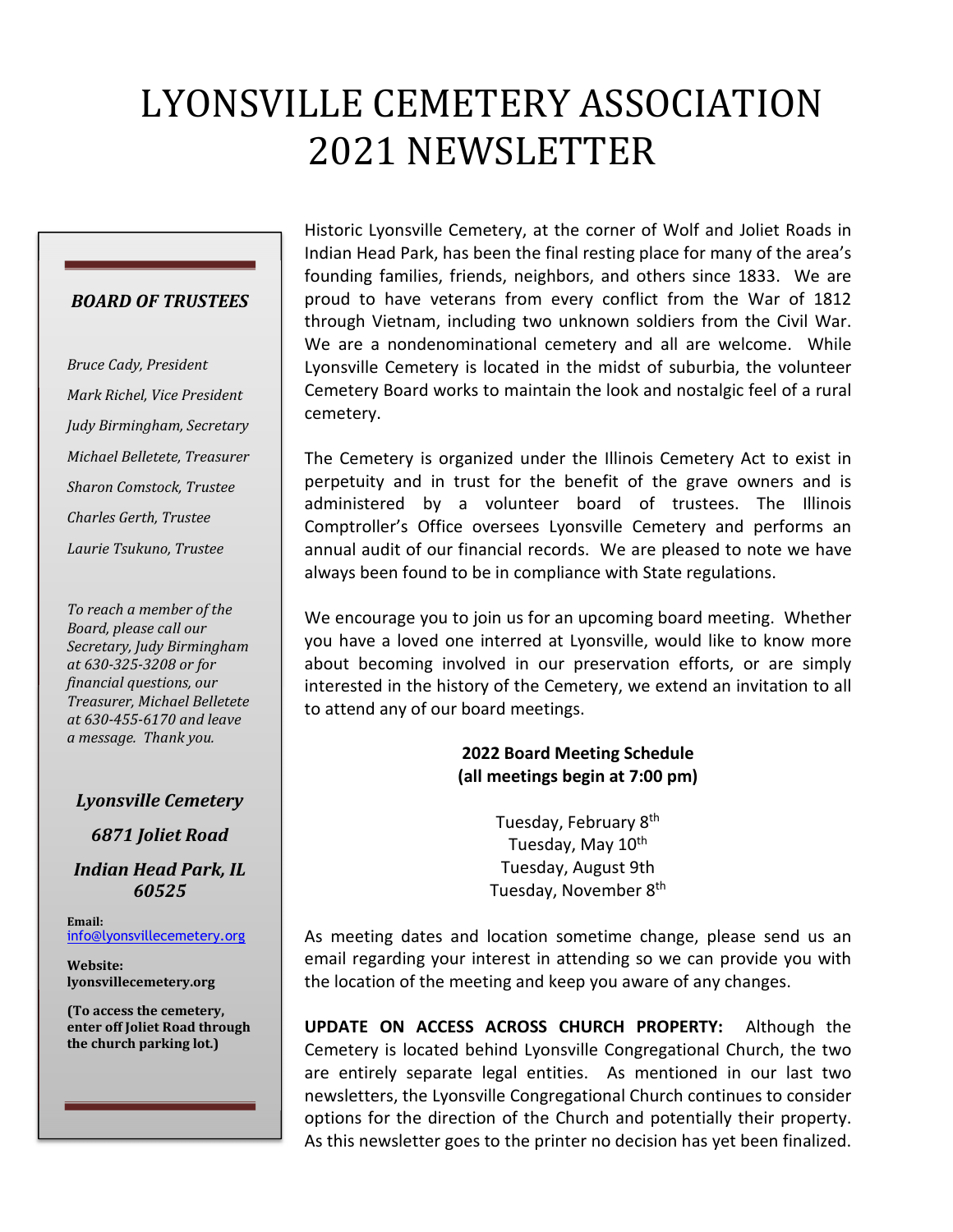Regardless of what entity may ultimately own the Church property, both real estate law and the Illinois Comptroller's Office ensure that visitors will always have the right to cross the property and access the Cemetery.

#### **NEW LYONSVILLE CEMETERY WEBSITE AND EMAIL**

Website: https://lyonsvillecemetery.org Email: **info@lyonsvillecemetery.org**

We have a new website address and email! We are excited, and look forward to your thoughts and input. Please update your email address books to our new email. Please keep checking throughout 2022 as we will be adding upcoming events and news items, grave/plot maps, Self-Guided Tours (Veterans; founding and oldest graves), and archival items for genealogy and history. We welcome any of your own genealogy, history, or memory items you may want to share.

## **HISTORIC DESIGNATION STATUS**

The Cemetery is currently pursuing an updated historic status designation, drawing on its established documentation with the State of Illinois. As we undertake the review with rigor, we are in contact with experts who specialize in historic cemeteries in the Chicago area and Illinois, State and national Route 66 organizations, and Illinois and national historic and heritage corridor organizations and agencies. These are key partnerships in ongoing stewardship of our unique positions in local, Chicago, State, and national heritage and identities. Lyonsville Cemetery has a distinct role in the region, and we are mindful of our responsibility to our past, present, and enduring future.

# **MEMORIAL DAY OBSERVED WITH THE AMERICAN LEGION ROBERT E. COULTER, JR. POST 1941**

In the days before the Memorial Day ceremony, local Boy Scouts place a flag on each of the over 100 graves of veterans we have in our cemetery records. On Memorial Day morning a purposeful, slow motorcade approaches: police escorts, motorcycles, and then the transport filled with veterans from multiple eras appears. A solemn assembly, a stillness, a rifle salute, and mournful taps are played. Then, a welcomed respite as veterans and active service members sip hot coffee and take time to refuel (Lyonsville is only one of several cemetery stops on their journey). Before and after the ceremony, the attendees and the American Legion enjoy refreshments and baked goods provided by board members and friends. "Lyonsville sure knows how to put on a spread!" we hear. It is a very nice remembrance

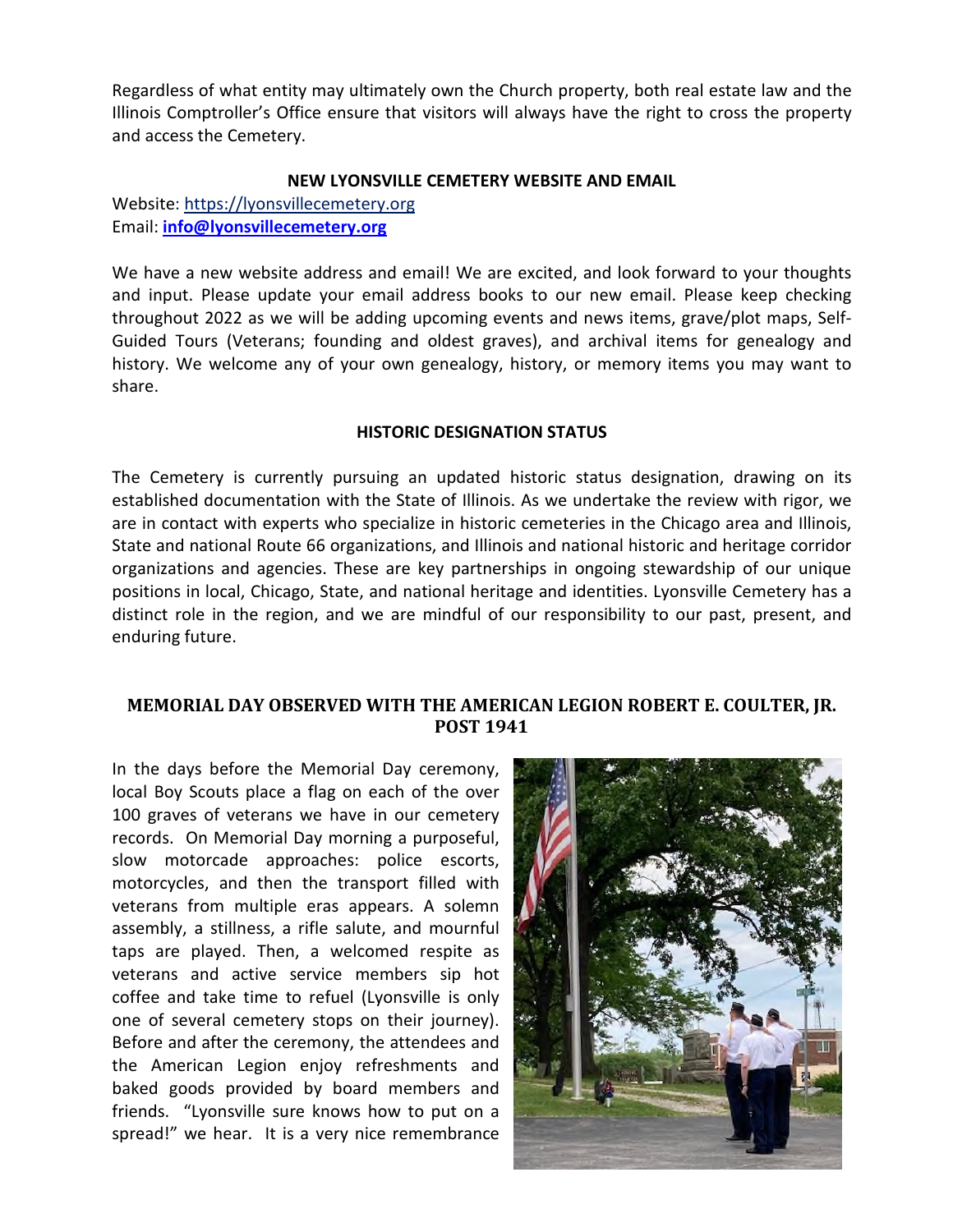and we are delighted that attendance at the annual event continues to grow each year. The 2022 ceremony will take place on Monday, May 30 and begins at approximately 10:00 a.m., although arriving by 9:45 is encouraged as the American Legion sometimes arrive early. If you live in the area or are visiting that weekend, we look forward to welcoming you to the ceremony.





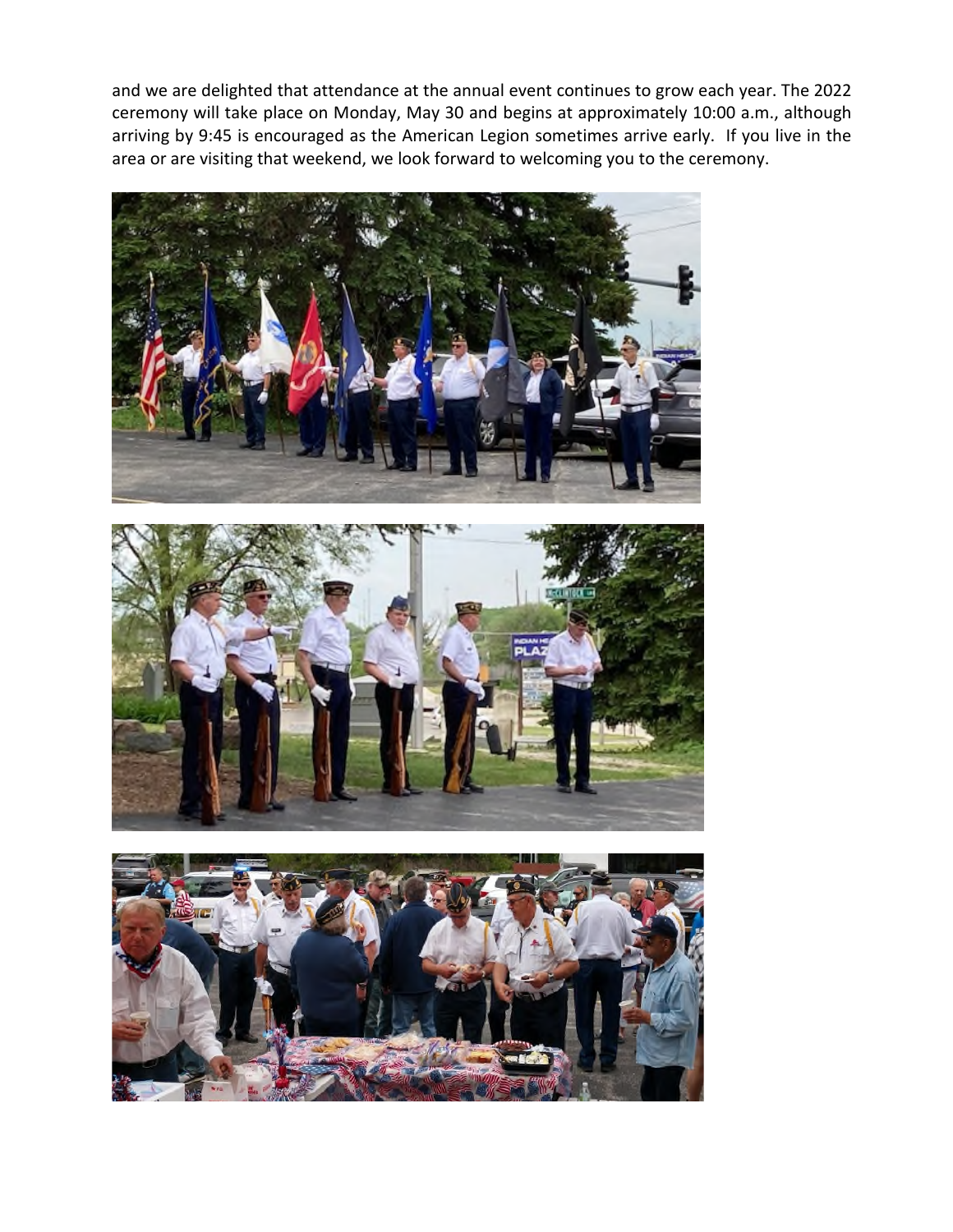#### **DECORATION DAY: A LYONSVILLE CEMETERY TRADITION**

This annual Memorial Day tradition anchors our year at the Cemetery in many ways, and we are humbled to take part. It becomes even more humbling when we realize Lyonsville Cemetery has been a part of this long-established ritual going back to Decoration Day and the Grand Army of the Republic (G.A.R., Civil War Union veterans). While we do not host "bicycle races and baseball games" as reported in a *Chicago Tribune* article from 1895 (see image below: Chicago, Illinois, 31 May 1895), we take particular note that then, as now, veterans visited our Cemetery, if not in the same manner. It was called "Decoration Day" because G.A.R. graves were "decorated" with flowers: "…School children furnished a profusion of flowers to be distributed, the latter being picked up by the veterans on their march to the Lyonsville Cemetery where "the Ira (sic) McClintock Post 667" of the G.A.R. held a ceremony. Imagine, a column of G.A.R. soldiers marching down Wolf Road, flowers in hand, and showering the Capt. Hiram McClintock headstone in blooms. A solemn procession, indeed. We encourage you to visit Hiram McClintock (Lot 53, Grave 5)—and the over 100 other veterans' graves (War of 1812-Vietnam)—and learn more about their service and sacrifices (see our "Self-guided Tour of Lyonsville Cemetery" map and guide, soon to be on our website). We are continuing to compile short service-record vignettes of the veterans in our Cemetery from publicly available sources via the National Archives as a part of our ongoing commitment to memorialize them more than once a year. (Of course, if you, your family or friends have any you would like to share, we would be grateful.)

# Giaves Decorated at La Grange.

Decoration day was celebrated in La Grange with G. A. R. exercises in the morning in the neighboring cemeteries, bicycle races and baseball games in the afternoon, and a patriotic program under the auspices of the Presbyterian Church in the evening. There are twenty soldiers buried in the cemeteries around La Grange, but at only one of them was the ritual of the G.A. R. solemnized. Detachments of Ira McClintock Post 667 were, however, sent to two other cemeteries to strew flowers over the graves of the dead heroes there buried. The school children furnished a profusion of flowers to be distributed, the latter being picked up by the veterans on their march to the Lyonsville Cemetery.

#### **VETERANS REMEMBRANCES**

Days grow shorter, darker in an Illinois winter. That much hasn't changed over the last 175 years. These are the months when we gather in, tell stories, and—if we are lucky—listen to more than we tell. We at the Cemetery are fortunate to be able to hear many; a few of which we share in the Newsletter.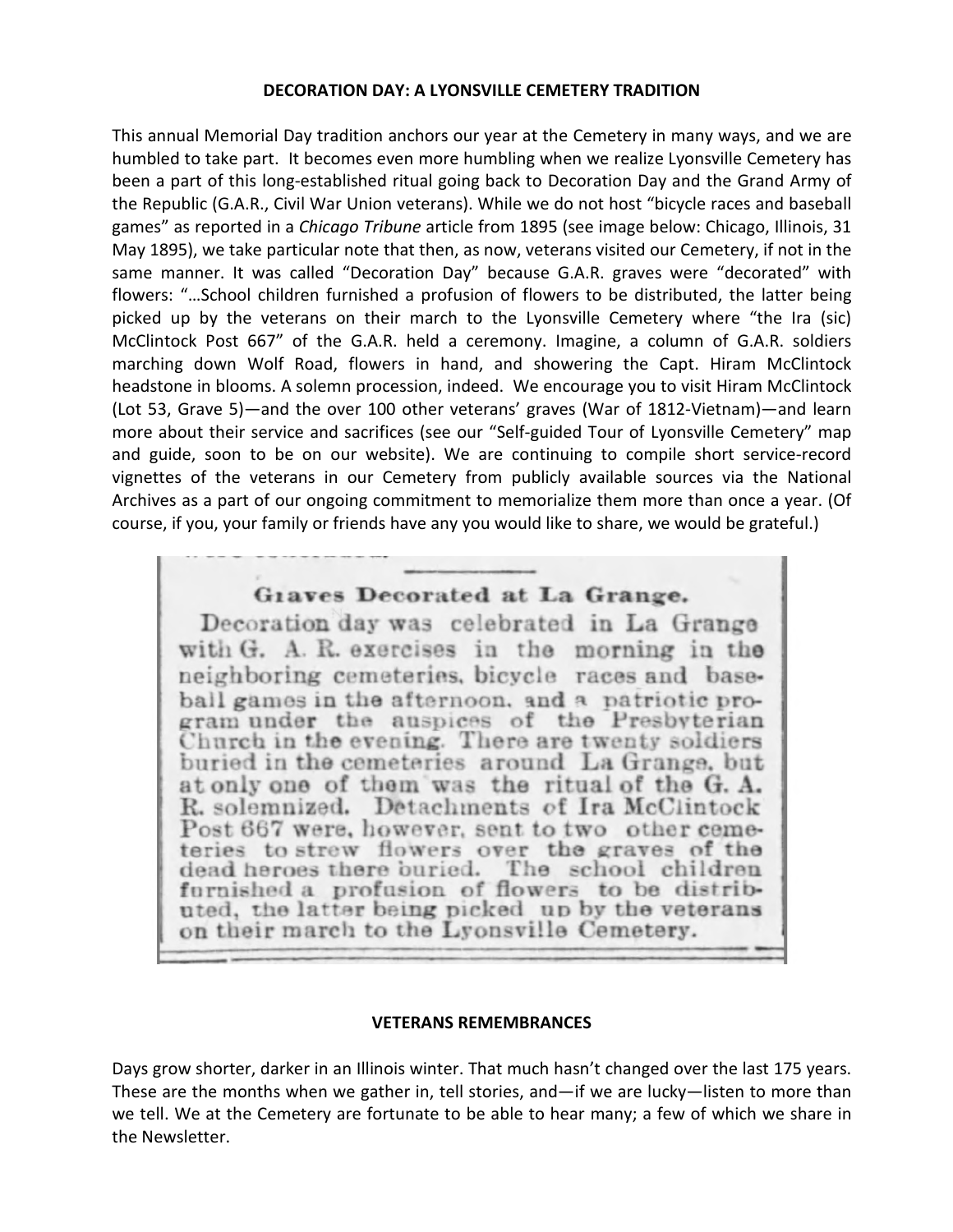Don't we wish we asked more questions of those we have lost? As we gather in this winter, we invite you to listen: listen to family and friends who have served or serve. If possible, interview and record their stories. It may be there are letters, diaries, or other remembrances and stories you have of relatives who have already passed. The Library of Congress (LoC) American Veterans History project was founded in 2000 to help the public to gather those stories. The Library of Congress provides a toolkit on how to conduct interviews; and archives, preserves, and makes accessible those narratives. LoC currently collects through the Iraq War (2002-2011). For more information, see: https://www.loc.gov/vets/about.html or contact your local public library who may be able to help in the process.

#### **THANKS!**

We would like to extend a thank you to Arthur Bielby who, in response to our last newsletter, provided clarification of a name handwritten on a 1918 photo (adding Jane/Jean Bielby where there is a question mark under a name "Janice"). We welcome any additions, corrections, questions, and stories!

#### **FINANCES**

The Lyonsville Cemetery Association is a recognized tax-exempt organization under section  $501(c)(13)$  of the Internal Revenue Code. As such, contributions to the Cemetery are tax deductible. We receive no local, state, or federal financial support and rely on the income from our Perpetual Care Fund (Care Fund) and gifts from individuals and estates to support our work. As always, we are extremely grateful to our donors. Since November 2020 until the printing of this newsletter, we have received donations from the Belletete, Bielby, Both, Bottger, Bradley, Burket, Joynt, Knollmann, Kruc, Kuehn, McHale, Meile, Newell, Owen, Persche, Richel, Sallman, and Stallard families. Many of these families are regular contributors and it is wonderful to see their names again. We sincerely appreciate the generosity of everyone who remembers the Cemetery when making charitable gifts and in their estate planning. Each gift matters and helps support our work to maintain and enhance the beauty of our grounds.

Our Care Fund principal is restricted by the State and audited by them annually. Care Fund income is used to care for and maintain the Cemetery. Our primary expense is mowing and trimming of the grounds. Annually, we also address various projects such as removal of trees that have died, planting of new trees, removal of hostas and other plants that have spread beyond the immediate area of a headstone, and fence repairs. Beginning in 2020 we began a project to repair and restore some of our historic monuments. Despite the pandemic we are happy to report that, since it was outdoor work, the project made great progress. That project is discussed in greater detail below.

Our volunteer Board works very hard at keeping Lyonsville Cemetery looking beautiful. Our meetings are open and our meeting calendar is listed on page one of this newsletter. You are always welcome to attend to learn more about our activities. Again, we hope you consider the Lyonsville Cemetery Association when making charitable gifts and in your estate planning.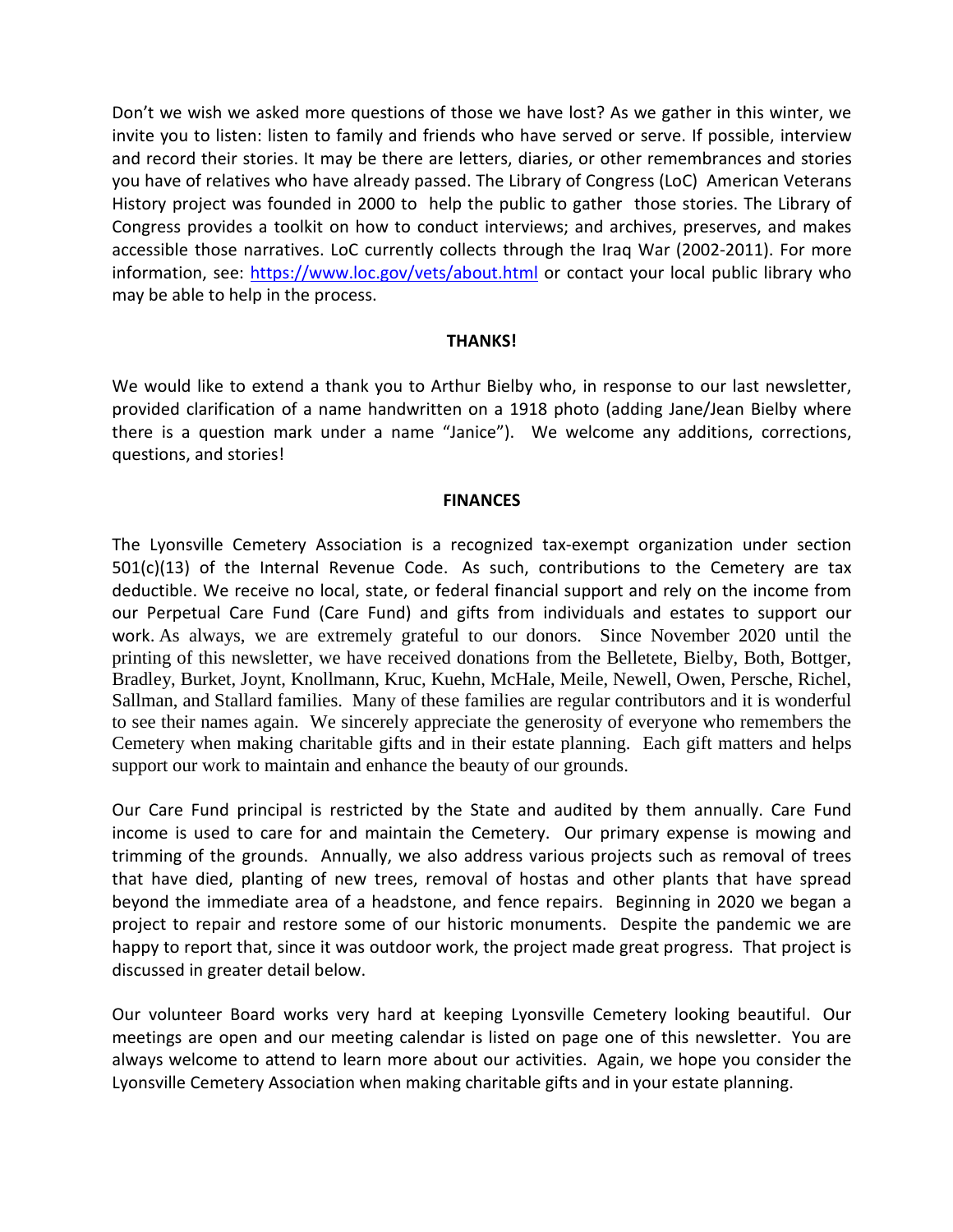#### **HEADSTONE REPAIR PROJECT**

In the Fall of 2019, Christine Hillmann, owner of Chris's Cemetery Preservation, Inc., made a presentation to the Board on the repair and restoration of headstones. The Board contracted with Christine to repair headstones. During 2020 and 2021, Ms. Hillmann and her team cleaned, straightened and in some cases, literally pieced together a total of 72 stones. Based on the success of the competed projects, we have contracted with Chris's Cemetery Preservation, Inc. to repair an additional 32 headstones, which will take place in the Spring/Summer of 2022. We encourage you to take a drive through the Cemetery to view the work. A few before and after examples are below.











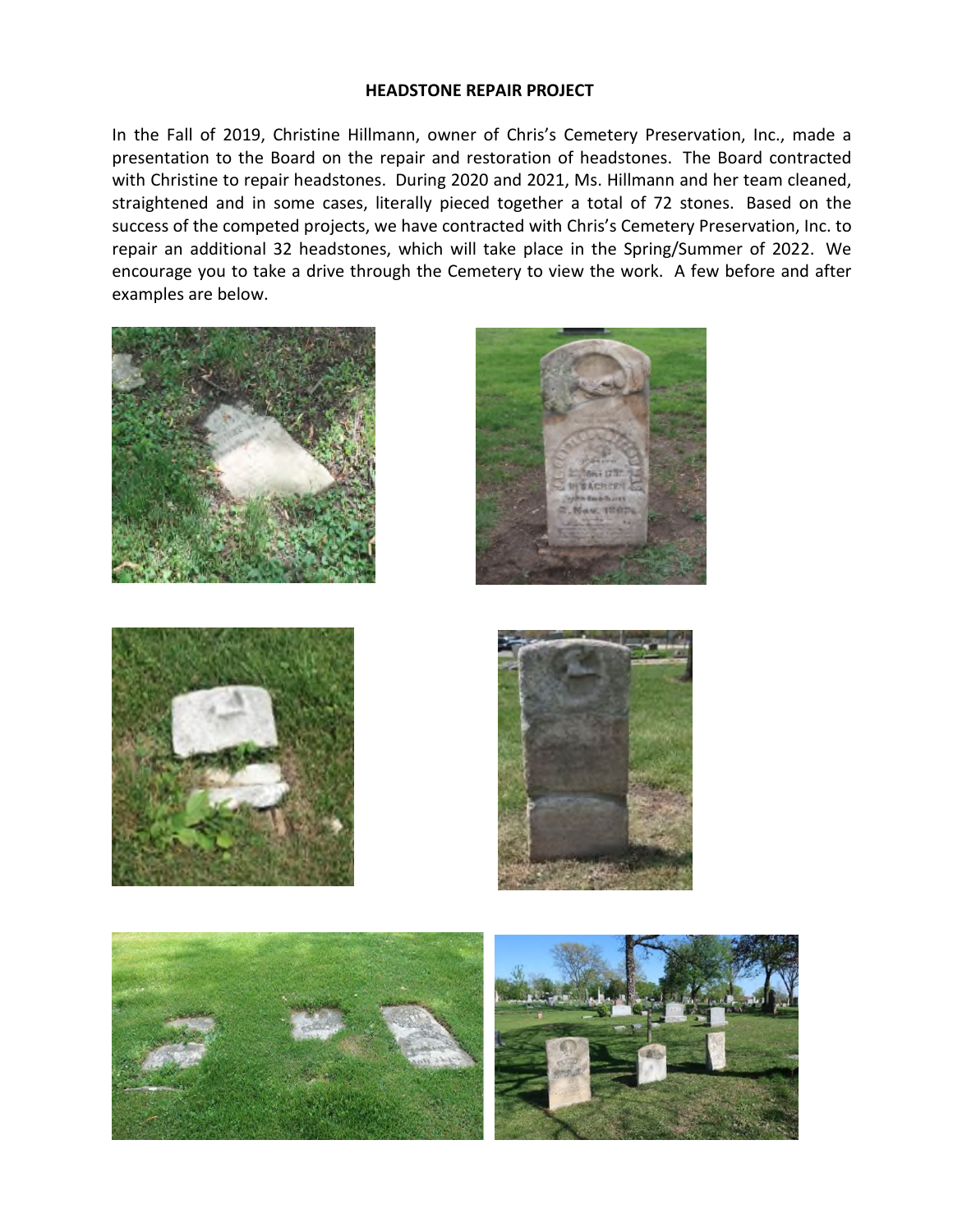#### **AVAILABILITY OF GRAVES AND PRICING**

Grave plots are still available at Lyonsville. They can be purchased individually or in adjacent multiples.

The cost to purchase a single grave is currently \$850. A single grave may contain one full body burial, a combination of a full body burial and an ash inurnment, or two ash inurnments. Full body burials are arranged in conjunction with funeral homes. The Cemetery charges \$1,100 to open and close a grave for a full body burial and \$400 to open and close a grave for an ash burial.

There is also a specially-designated section for Ash Burials (Lot 307). In this section, an \$800 fee includes the purchase of space for two ash inurnments. The charge for opening and closing a grave in this lot is \$400 per burial. Please note that all burial pricing is subject to change dependent upon weather conditions.

Lyonsville Cemetery **does not** permit "green" burials.

## **GENTLE REMINDERS FROM THE CEMETERY BOARD**

Since this newsletter is the main communication with you, we would like to remind you of the following:

- Do not drive off the designated roadways within the cemetery. We recognize the possibility that another vehicle could potentially block your path. Please ask the other driver to move their vehicle rather than driving around it. There are very old unmarked graves near the roadways and they can easily collapse under the weight of even the smallest car.
- Limit plantings to annuals or perennials that are not invasive or spread. Plants such as some types of hostas spread outside the immediate gravesite where they were planted and create groundskeeping issues. The Cemetery Board has the right to remove plants and bushes that are overgrown or aggressive to the headstone and/or grave.
- The cemetery provides hoses and watering cans at the watering stations. Please make certain to turn off the water after using it and remove any jugs or containers you might have brought with you.
- We ask that you do not bring flowers in vases containing water to avoid mosquito infestation.
- If you visit with a canine companion, please pick up after them.
- Benches At this time, the Cemetery Board has decided that we are not adding additional benches to the cemetery.
- **REMEMBER**: Artificial flowers and other decorations are removed from the cemetery by December  $1^{st}$  of each year. Christmas wreaths and decorations are removed February  $1^{st}$ . If you wish to reuse your Christmas decorations but cannot remove them by that date, please email info@lyonsvillecemetery.org to make other arrangements.